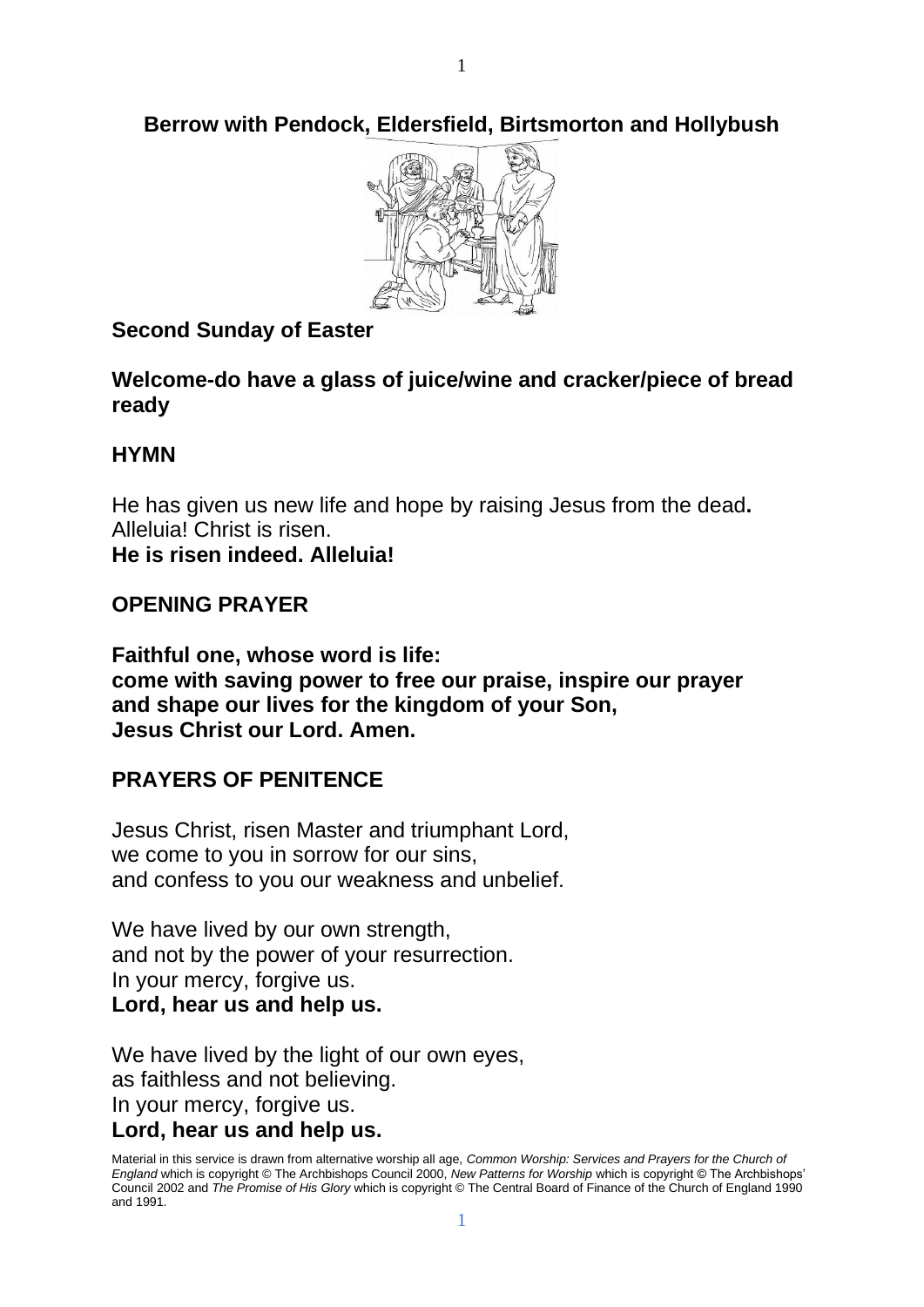We have lived for this world alone. and doubted our home in heaven. In your mercy, forgive us. **Lord, hear us and help us.**

The God of love and power forgive you and free you from your sins, heal and strengthen you by his Spirit, and raise you to new life in Christ our Lord. **Amen.**

## **THE COLLECT**

Risen Christ, for whom no door is locked, no entrance barred: open the doors of our hearts, that we may seek the good of others and walk the joyful road of sacrifice and peace, to the praise of God the Father. **Amen**

#### **READING: Acts 4.32-35. John 20. 19 to end. (Please read 1John 1.1-22 at home)**

### **REFLECTION**

The disciples of Jesus are huddled together in a room. Thomas happens to be absent. He shows up later, though Jesus had left. "Unless I see the mark of the nails in his hands, and put my finger in the mark of those nails, and my hand in his side, I will not believe." The eyewitness reports of the other disciples were not enough. Thomas needed to SEE for himself that the dead Jesus was now the alive Jesus.

You can relate to this urge of Thomas...how we also insist on seeing something with our own eyes before we decide it's real. "Seeing is believing."

But here is a truth with which we must come to terms today. The church of the resurrected Jesus Christ is founded on a complete reversal of this doctrine. Now, it is "believing is seeing," and not the other way around.

 $\mathcal{D}_{\mathcal{L}}$ 

Material in this service is drawn from alternative worship all age, *Common Worship: Services and Prayers for the Church of England* which is copyright © The Archbishops Council 2000, *New Patterns for Worship* which is copyright © The Archbishops' Council 2002 and *The Promise of His Glory* which is copyright © The Central Board of Finance of the Church of England 1990 and 1991.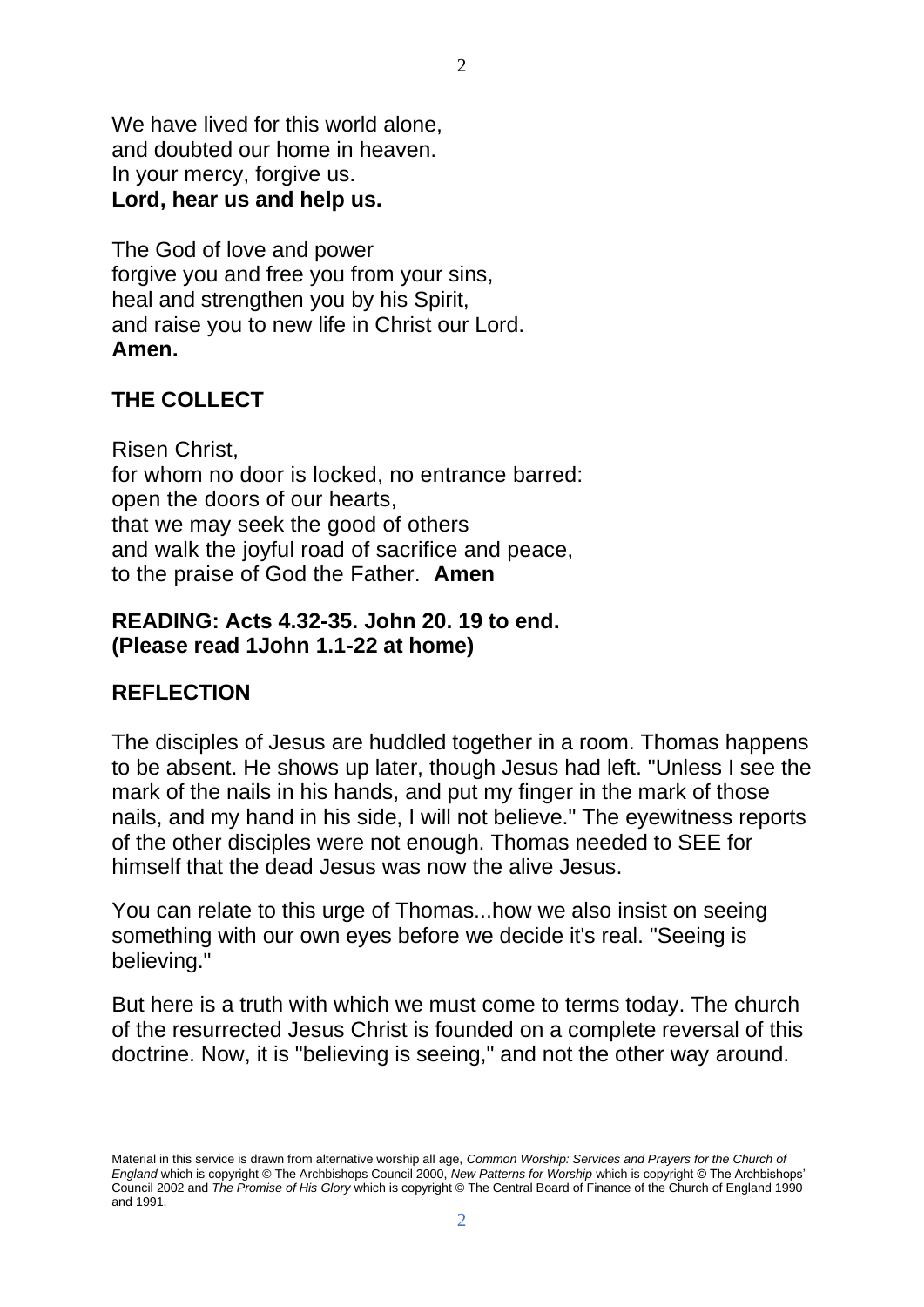Jesus tells Thomas that those who find a way to trust in him without the privilege of seeing him--these ones are blessed. Let's think about this promise of Jesus.

This is quite something for us to hear and absorb in our own lives. What it says is that we are at no disadvantage from those first-century disciples. Believing in this Jesus in our own day and time is its own path for "seeing" him.

This is the joy Peter speaks of in his first letter he writes to a Christian community living long after the time of Jesus walking in Palestine. "Although you have not seen Christ Jesus," Peter tells these followers, "you [nevertheless] love him; and even though you do not see him now, you believe in him and rejoice with an indescribable and glorious joy."

If you review the lives of the great prophets and saints, from Jeremiah to Mother Teresa, you'll find plenty of doubt. I think most of us have doubts and so we ought to have some sympathy and respect for Thomas.

Certainly, early Christians were doubtful frequently about the wisdom of having adopted this faith. The risks were great, and many of them were tempted to go into hiding for their own self-protection.

In our scientific age we have all been trained to verify through sensory experience, empirical evidence. Thomas actually stands as a pivotal figure in the Christian story precisely because while all the disciples before him *did* get to see and touch and hear Jesus directly, the millions of us who come after Thomas *don't* have that opportunity. The key for Thomas is that he knows the implications of what he has seen. He believes that Jesus is not only alive, but also is God. The other disciples rejoice at seeing Jesus alive, but Thomas is the only one that proclaims, "My Lord and my God!"

Yet notice how Jesus responds to Thomas' demand for proof. He doesn't rebuke him for wanting it. Indeed, Jesus gives him what he needs for faith--he lets him see and touch. But then Jesus goes on to say for the benefit of all of us who will follow Thomas and hear of this story, "Blessed are those who have *not* seen, and yet have come to believe." That line is intended for us, of course, we who cannot see, cannot verify, cannot amass proof, and yet are invited to the blessings of faith in Jesus Christ, nonetheless.

Material in this service is drawn from alternative worship all age, *Common Worship: Services and Prayers for the Church of England* which is copyright © The Archbishops Council 2000, *New Patterns for Worship* which is copyright © The Archbishops' Council 2002 and *The Promise of His Glory* which is copyright © The Central Board of Finance of the Church of England 1990 and 1991.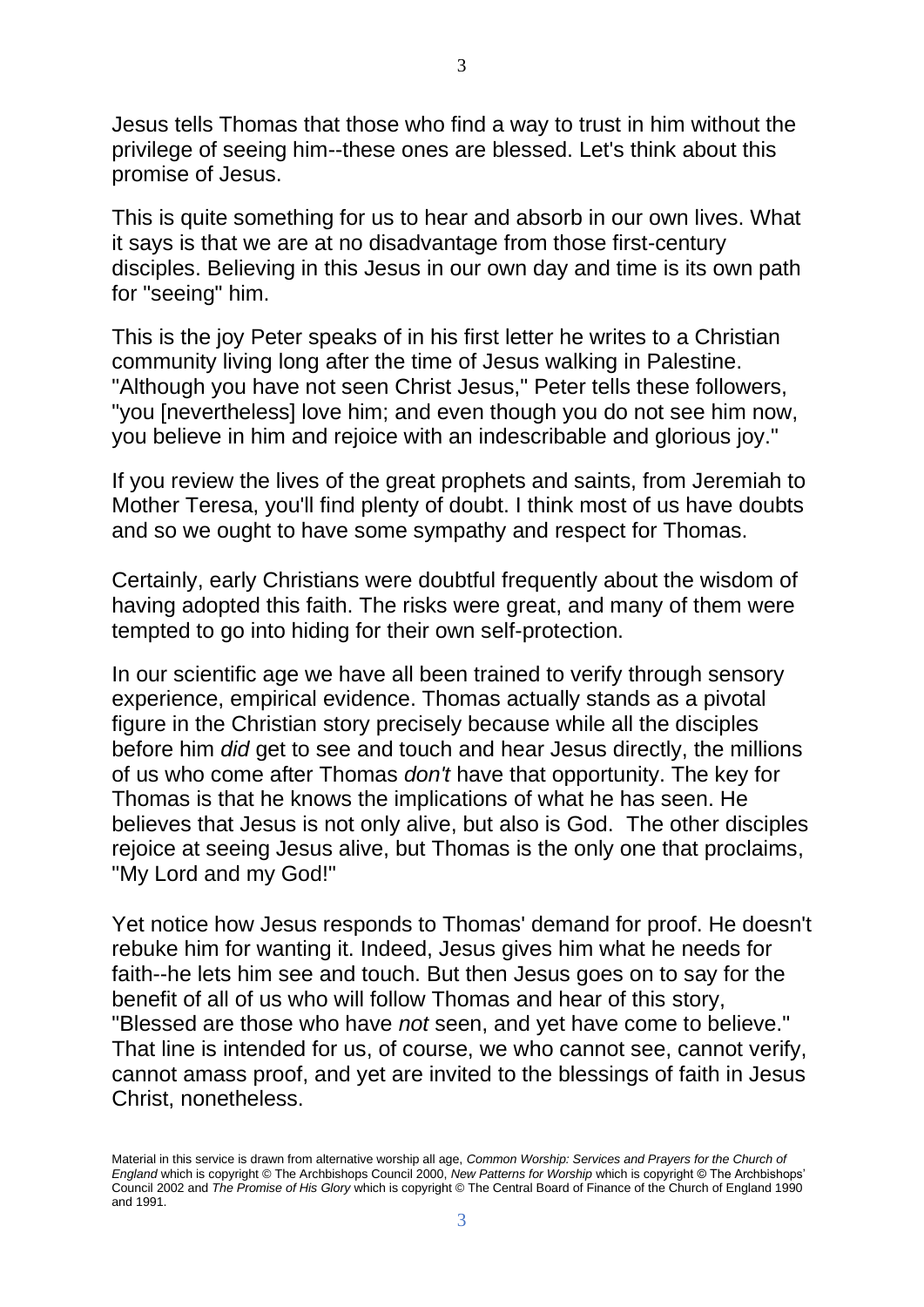Perhaps we need to ask ourselves, what do we need to believe?

Sometimes we'll get lost. Sometimes we'll be strained to stay together, strained by our differences, Sometimes we'll be unwilling or unable to trust what the others are telling us or to credit their insights into the way ahead. But if we can hang together, we can cover some pretty rough terrain, safely and securely.

Actually Thomas has become something of a hero to me because of that. He had the tenacity to seek until he found and the courage to live the rest of life fully trusting in the glory and grace of God which he glimpsed that day.

What could get in the way of God's love for you? Closed doors? Doubts? Demands? Illness, hardships, failings, mistakes? No, I believe nothing can separate you from God's love!

The challenge, then, is just to trust in that and live in light of that, even when we cannot always see it or feel it. Maybe in remembrance of blustering Thomas, we all just ought to widen our standards of proof, to encompass the truth of all the wondrous ways God's love already has, and is, and will come to us...until we can say with joyful conviction: All I have seen teaches me to trust God assurance of eternal, unconquerable love for us!

As Easter Christians, life begins anew and in the power of the resurrection, we stand before an open door. Our lives are filled with joy because we have been assured of an eternal future.

The Christian faith will always face challenges from those who claim it will not stand up to scrutiny. We never assume that life's problems disappear and that the life of a post-resurrection Christian is free of challenge. Faith gives us the strength for the day to face life in creative and courageous ways. Surrounded by darkness, we can walk in the light because we have fellowship with the Father, and with his Son, Jesus Christ.

**Amen.**

#### **PRAYERS OF INTERCESSION**

*Please ask for any additional prayers*

Material in this service is drawn from alternative worship all age, *Common Worship: Services and Prayers for the Church of England* which is copyright © The Archbishops Council 2000, *New Patterns for Worship* which is copyright © The Archbishops' Council 2002 and *The Promise of His Glory* which is copyright © The Central Board of Finance of the Church of England 1990 and 1991.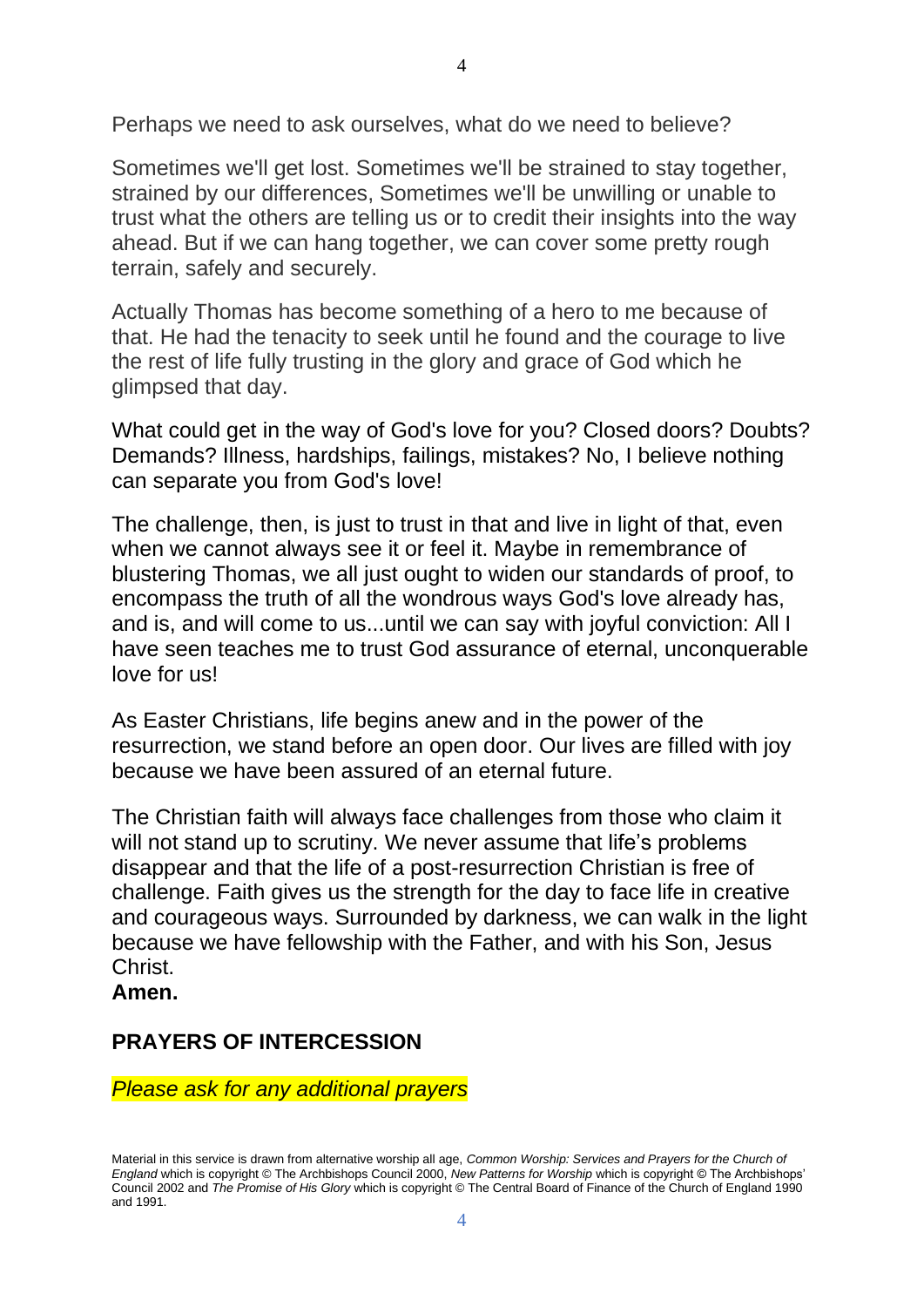**Merciful Father, accept these prayers for the sake of your Son, our Saviour Jesus Christ. Amen**

### **THE LORD'S PRAYER**

Gathering our prayers and praises into one, let us pray with confidence as our Saviour taught us.

**Our Father, which art in heaven, hallowed be thy name; thy kingdom come; thy will be done ; in earth as it is in heaven. Give us this day our daily bread. And forgive us our trespasses, as we forgive those who trespass against us. And lead us not into temptation; but deliver us from evil; for thine is the kingdom, the power and the glory, for ever and ever. Amen.**

### **THE PEACE**

The risen Christ came and stood among his disciples and said 'Peace be with you'. Then were they glad when they saw the Lord. Alleluia!

The peace of the Lord be always with you **and also with you. Alleluia.**

### **THE AFFIRMATION OF FAITH**

Let us declare our faith in the resurrection of our Lord Jesus Christ.

**Christ died for our sins in accordance with the Scriptures; he was buried;**

**he was raised to life on the third day in accordance with the Scriptures; afterwards he appeared to his followers, and to all the apostles: this we have received, and this we believe. Amen.**

Material in this service is drawn from alternative worship all age, *Common Worship: Services and Prayers for the Church of England* which is copyright © The Archbishops Council 2000, *New Patterns for Worship* which is copyright © The Archbishops' Council 2002 and *The Promise of His Glory* which is copyright © The Central Board of Finance of the Church of England 1990 and 1991.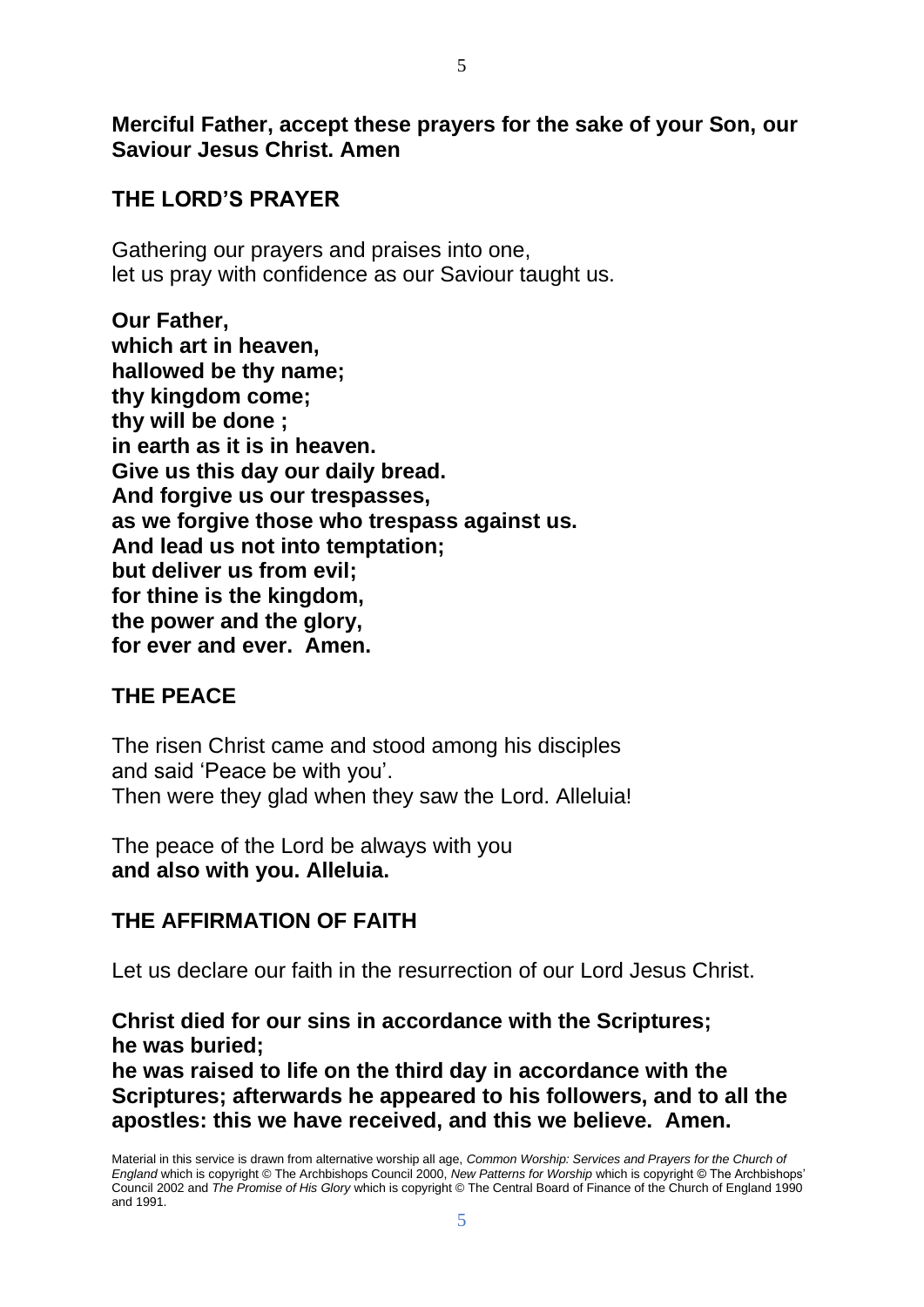#### **THE THANKSGIVING PRAYER**

The Lord be with you. **And also with you.**

Lift up your hearts **We lift them to the Lord.**

Let us give thanks to the Lord our God. **It is right to give him thanks and praise.**

By his death he has destroyed death, and by his rising to life again he has restored to us everlasting life. We therefore lift our voices to proclaim your glory as we sing our joyful hymn of praise:

6

**Holy, holy, holy, Lord, God of power and might, heaven and earth are full of your glory. Hosanna, in the highest. Blessed is he who comes in the name of the Lord. Hosanna, in the highest.** 

Here is the table set for a special meal.

The bread, the wine, prepared and presented.

Ready to be served and shared.

We remember Jesus sharing a meal like this with his disciples, his friends.

He included everyone, those he could trust and those he could not trust. Today we are his disciples, his friends.

Each one of us is welcome.

How amazing it is to be loved and wanted even when we have not been perfect.

How wonderful it is to be included as we are.

#### **WORDS OF REMEMBRANCE: THE COMMUNION STORY**

When Jesus shared the bread with his friends, he explained that he is the Bread of Life. Like bread, Jesus nourishes and strengthens us so that we can know right and wrong and not be confused.

Material in this service is drawn from alternative worship all age, *Common Worship: Services and Prayers for the Church of England* which is copyright © The Archbishops Council 2000, *New Patterns for Worship* which is copyright © The Archbishops' Council 2002 and *The Promise of His Glory* which is copyright © The Central Board of Finance of the Church of England 1990 and 1991.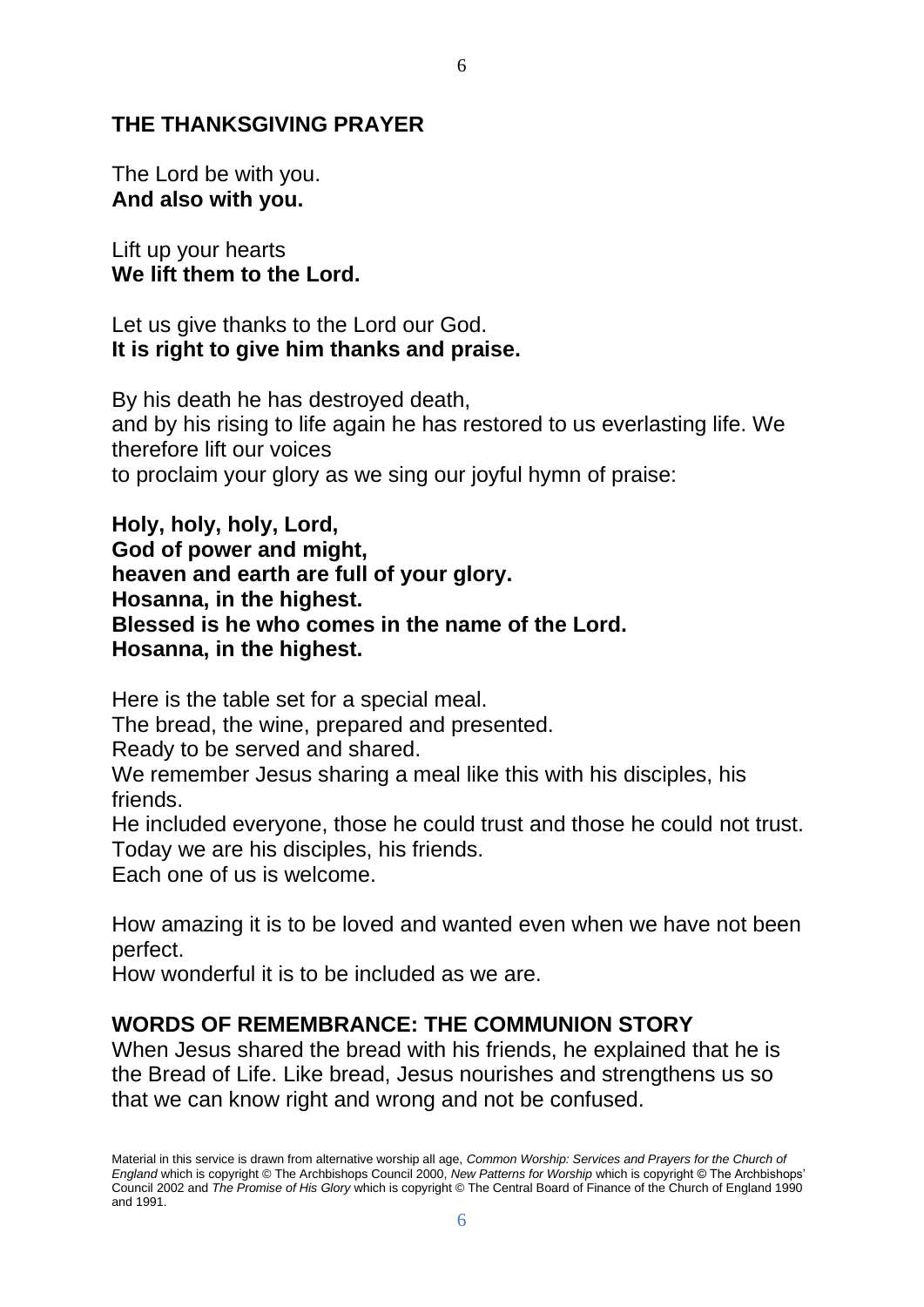When we eat the bread together, we are strengthened as a community to remember Jesus and do the things Jesus would do in our world. Jesus also used a cup of the fruit of grapes to teach his disciples. He compared the red wine to blood, to help us remember the suffering in the world.

Drinking the wine together helps us remember that we are all part of a special agreement, a covenant, with God.

God loves us so much that when we make mistakes, or when we make bad choices, God has agreed to forgive us and give us a second chance, every time.

This is ordinary bread and ordinary wine.

But when we eat the bread together and drink the wine together, something extraordinary happens which brings us closer to Jesus and to one another. We become the 'Body of Christ.'

Which means that our eyes and ears see and hear what Jesus would see in our world. And our arms and hands do Jesus's work to help others.

### **SHARING THE BREAD AND WINE**

When you take a piece of bread, *please hold it up.* Then let us all eat together. The Bread of Life shared with you. Be strengthened to do what is right.

When you take a cup of juice/wine, *please hold it up*. The Cup of Forgiveness shared with you. Remember God's agreement to give each of us another chance to be better people.

#### *(consume)*

God of love, we thank you for this Easter celebration and for strengthening us with the Bread of Life. Thank you for forgiving us and giving us another chance to do what is right. We promise to be the living Body of Christ, nourished by this special meal. We promise to use our

Material in this service is drawn from alternative worship all age, *Common Worship: Services and Prayers for the Church of England* which is copyright © The Archbishops Council 2000, *New Patterns for Worship* which is copyright © The Archbishops' Council 2002 and *The Promise of His Glory* which is copyright © The Central Board of Finance of the Church of England 1990 and 1991.